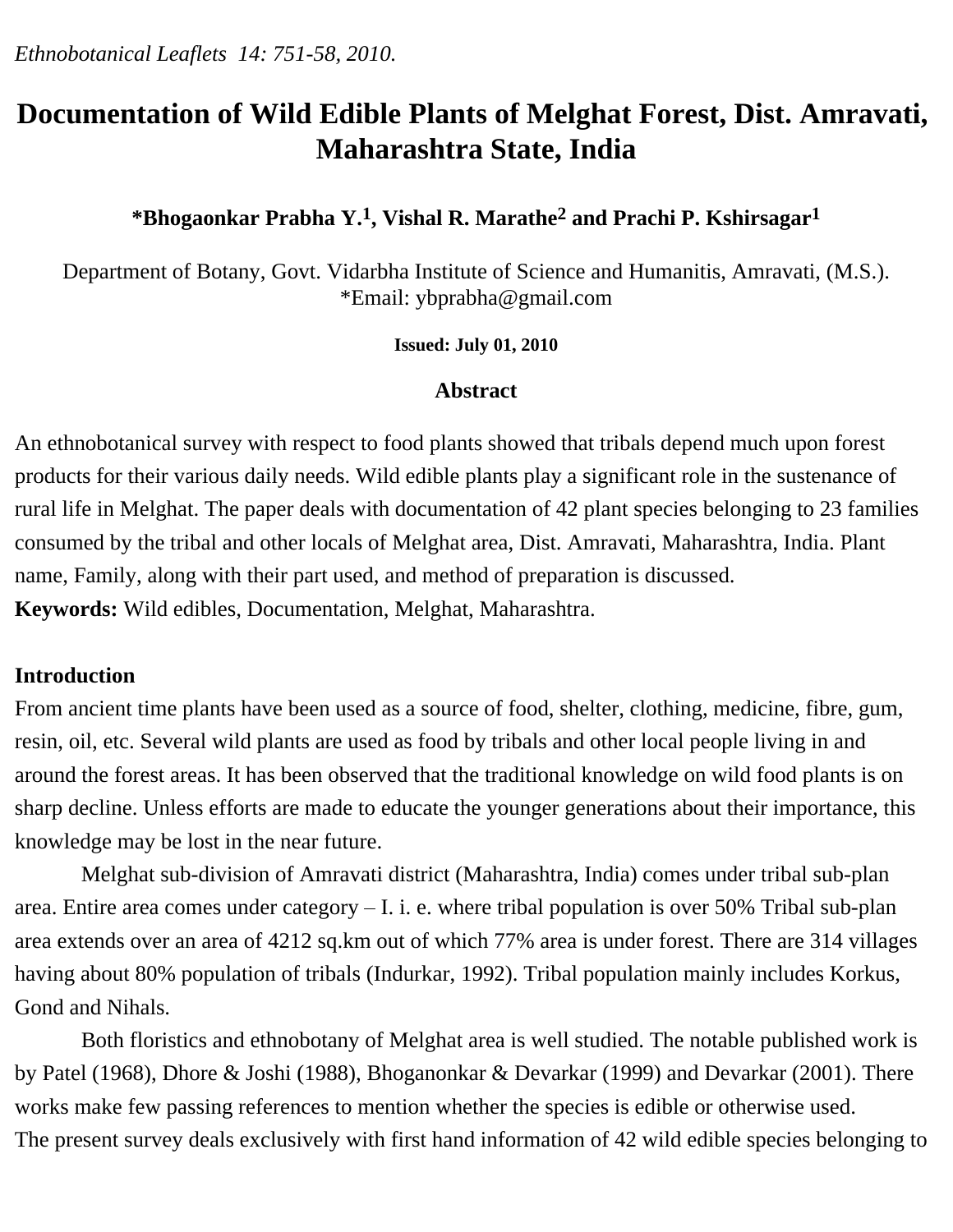23 families. This work is helpful to explore the food habits of tribals of Melghat.

### **Methodology**

 Ethnobotanical survey with respect to ethnic food plants was carried out during July 2004 – July 2009. The region was frequently visited. Locals were interviewed; with the help of employees of Melghat Tiger Project. Some contacts were also established on own. Edible plant species were located with the help of informants. Plant parts used as food and the method of preparation was noted down. Also, the local name was recorded. Plants were brought to laboratory and herbarium specimens were prepared. Specimens are deposited in the herbarium of Department of Botany, Govt. Vidarbha Institute of Science and Humanities, Amravati. Plants were identified using relevant scientific literature (Hooker 1872 – 1877; Cooke 1967 (Rpr.); Sharma *et al.* 1996; Naik 1998; Singh and Karthikeyan 2000, Singh *et al*. 2001).

#### **Results and Discussion**

About 42 plants species were found to be used by Melghat tribals mainly as vegetables, few species for fruits and for grains. Wherever possible, local names were also noted down. Known, commonly used edible species are excluded from the data. Only those species are enumerated which form interesting part of eating habits of tribals of Melghat. It was observed that only old people know about and use the wild vegetables. Young people mainly rely on the vegetables that dominate the market of plain areas. Being mountainous region there is restricted scope for agriculture in Melghat. Survey of weekly markets of the region show that people are trying to cultivate the popular vegetables which actually give the very low yield in Melghat and are available for a short period only. It is necessary to readvocate the use of wild vegetables.

#### *Enumeration of species*

**1.** *Abelmoschus ficulneus* **(L.) Wt. & Arn. ex Wight.** (V. Ran Bhendi). Fam. Malvaceae Young fruits used for making vegetable. Fruits are covered by tubercle based hairs, which become strigose as fruit matures, making it unfit to eat. However, in a short time capsules become hard and woody; seeds from mature capsules used to make curry.

**2.** *Abrus precatorius* **L.** (V. Gunj, Gunchi). Fam. Fabaceae.

Flowers sweet; either eaten raw or made into vegetable. Leaves also sweet tasting, chewed as mouth freshner; is used as ingredient of 'Pan'.

#### **3.** *Agave vera-cruz* **Mill.** (V. Kekti, Kektad).Fam. Agavaceae

Flower buds and young flowers are eaten raw. They are made into chuttney. (In old days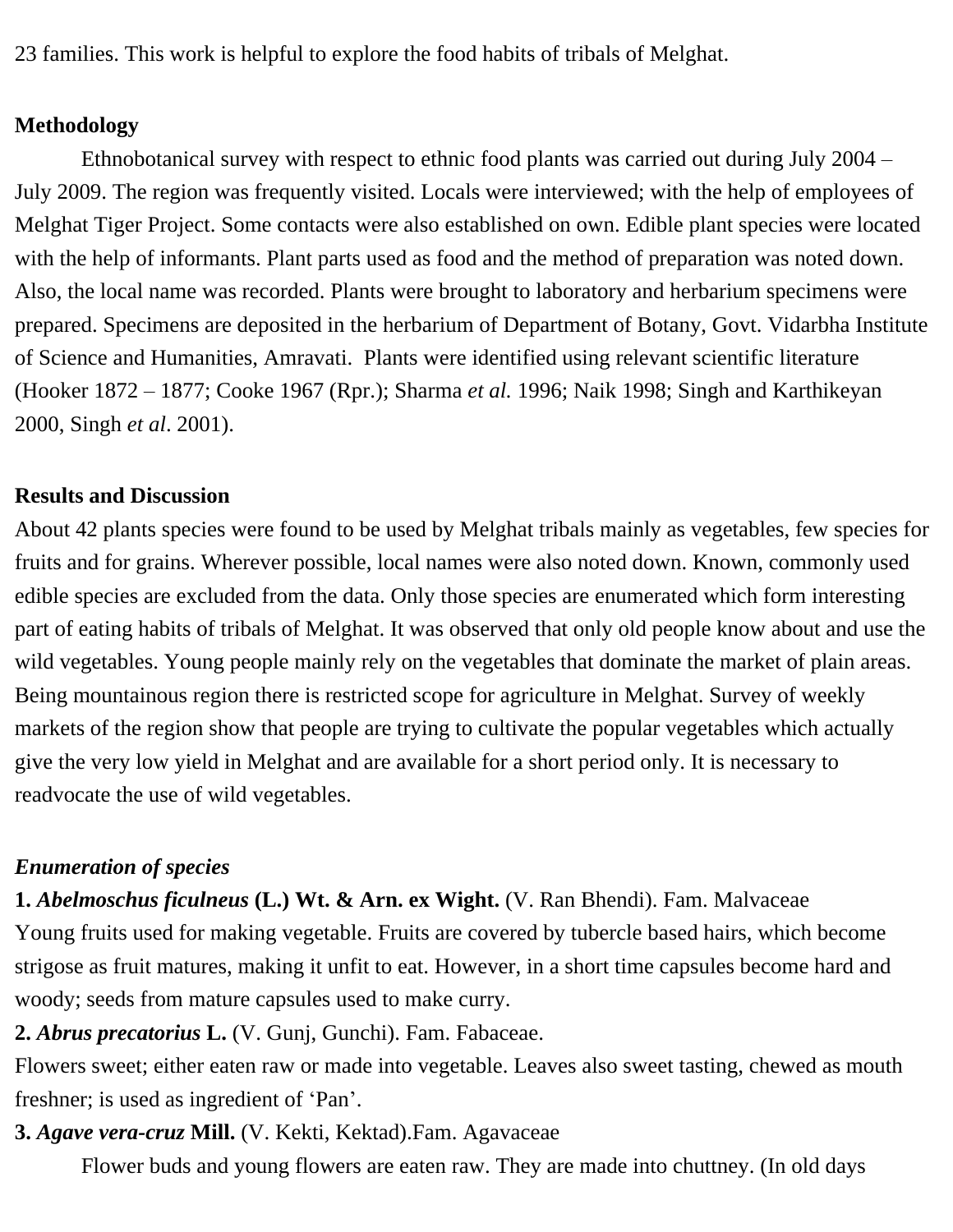chuttney was made with red ants. This is not now in practice). Flowers are also made into vegetable.

**4.** *Amarantus spinosus* **L.** (V. Kanta, Kante-Math). Fam. Amaranthaceae.

Young leaves mixed with chopped onion and made into vegetable,

**5.** *Amarantus viridis* **L.** (V. Tamba). Fam. Amranthaceae.

Young leaves mixed with onion and made into vegetable. Supposed to be more nutritious and tasty than *A. spinosus*.

**6.** *Bauhinia vahlii* **Wight & Arn.** (V. Mahulvel, Bhosai, Dhondri). Fam. Caesalpiniaceae.

Young pods are used as vegetable. Mature seeds are eaten after roasting. It is said that handful of roasted seeds are sufficient even for a days hard labour.

**7.** *Bauhinia racemosa* **Lam.** (V. Bhosa, apta). Fam. Caesalpiniaceae.

Tender shoots and flowers are used as vegetable. Young pods are also said to be edible but not commonly used.

**8.** *Bauhinia purpurea* **L.** (V. Kachnar, Koilari). Fam. Caesalpiniaceae.

Flower buds large, fusiform; used as vegetable after removing calyx.

**9.** *Bauhinia variegata* **L.** (V. Kchnar, Champa). Fam. Caesalpiniaceae.

Very tender shoots used as vegetable. Flowers also used as vegetable after removing calyx.

**10.** *Begonia crenata* **Dryand.** (V. Khatti Bhaji).Fam. Begoniaceae.

Young leaf has pleasant acid taste and is eaten raw like green salad. Because of beautiful pink flowers and single basal leaf, it can be introduced as priced decorative salad in star hotels.

**11.** *Boswellia serrata* **Roxb. ex Coleber.** (V. Salai, Kadhai). Fam. Burseraceae.

Young drupes are strongly scented. They are pickled; especially by Bari community and given to the patients of arthritis. Wood is regarded as sacred by Korkus. 'Munda' (carved wooden log placed on grave of deceased ones) is prepared from this wood.

**12.** *Cassia fistula* **L.** (V. *Bana*, *Bhungadu*, *Banbhungru*). Fam. Caesalpiniaceae.

Flowers used as vegetable.

**13.** *Cassia tora* **L.** (V. Tarota, Torthan). Fam. Caesalpiniaceae.

Vegetable prepared from young leaves is very much popular. It is said that this vegetable if eaten at the beginning of rainy season gives immunity towards seasonal diseases. Young green seeds are used to prepare curry.

**14.** *Cassia hirsuta* **L.** (V. Deo tarota, Deo Torthan). Fam. Caesalpiniaceae.

Young leaves used as vegetable. Supposed to be more powerful than *C. tora*.

**15.** *Celosia argentia* **L.** (V. Kurdu, Silgizara). Fam. Amaranthaceae.

Young leaves used as vegetable. Populations growing in marshy places develop red pigment in leaves and stems. Such leaves are preferred over green leaves.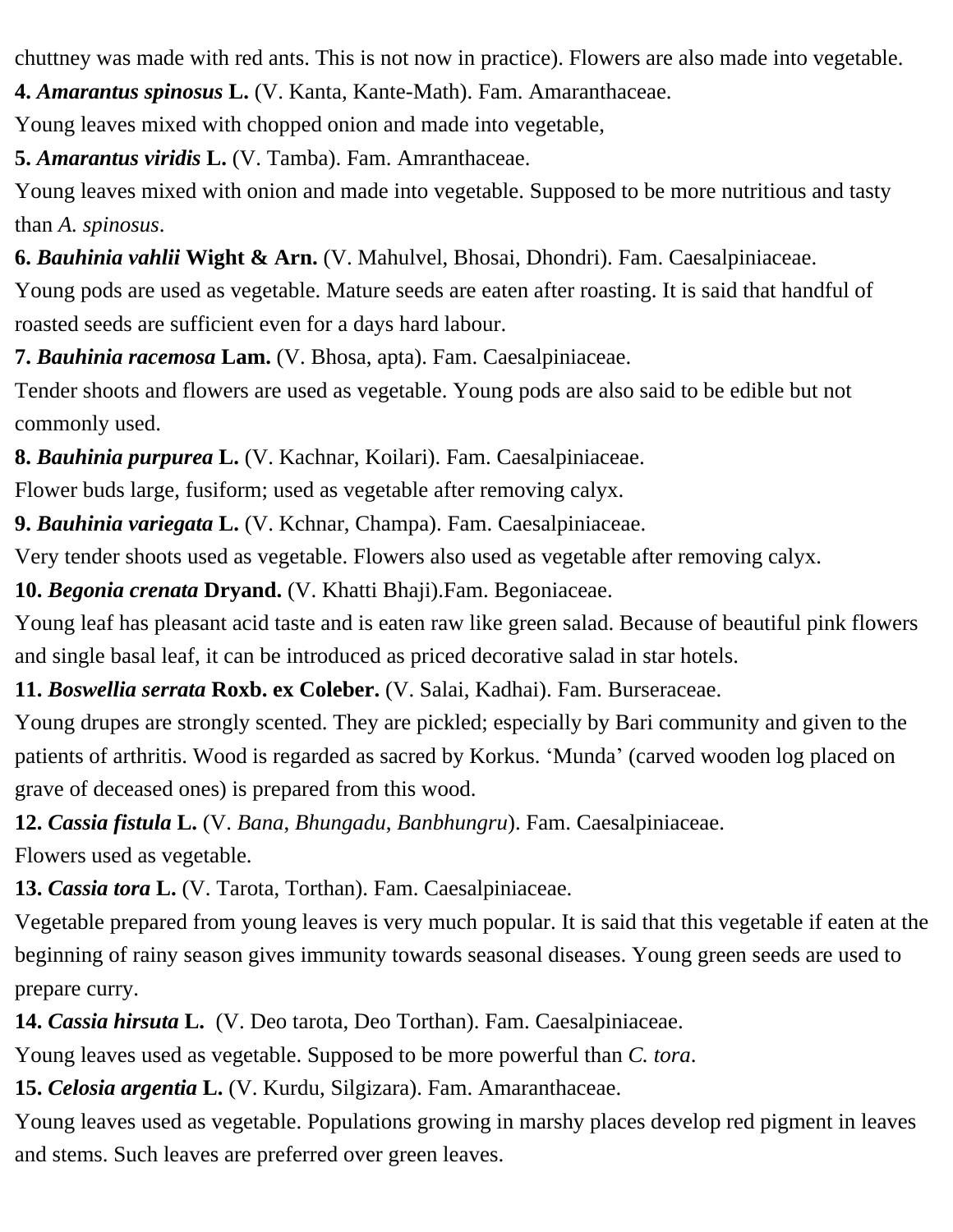**16.** *Ceropegia bulbosa* **Roxb.** (V. Dadmudale).Fam. Asclepiadaceae.

Tubers are used after boiling to prepare vegetable. Tubers are also eaten raw. However, tubers should be used immediately after removal from soil, if kept for even few hours, they develop bitter taste. Leaves are little sour, used to prepare vegetable.

**17.** *Chlorophytum tuberosum* **(Roxb.) Baker** (V. Safed Musali, Turshi, Pulum Musali). Fam. Liliaceae.

Tubers eaten raw, supposed to be very nutritious. Now a days tribals do not use them personally, but collect to sale to the traders. Young leaves used as vegetable.

**18.** *Commelina benghalensis* **L.** (V. Kena, Kolar). Fam. Commelinaceae.

Leaves are used to make pakodas. Leaves are used in Pooja on specific occasions like Teej, Haritalika Pooja and Mahalaxmi Pooja.

**19.** *Dendrocalamus strictus* **(Roxb.) Nees.** (V. Basa, Velu, Keltha). Fam. Poaceae.

Young shoot sprouts produced above ground after first rains are collected and cut into pieces. These are boiled in a pot, without covering the pot, so that steam is released free. Boiled shoots prepared into vegetable, pickled or cooked with rice.

**20.** *Digera muricata* **(L.) Mart.** (V. Kunzru, Kunzar, Tanduljira). Fam. Amranthaceae.

Young leaves used as vegetable.

**21.** *Dioscorea belophylla* **(Prain) Haines** (V. Jangli Matol, Nand-Kand, Karu Kand). Fam.

Dioscoreaceae.

Tubers are eaten.

**22.** *Dioscorea bulbifera* **L.** (V. Matalu, Bayal). Fam. Dioscoriaceae

Tubers and bulbils edible.

**23.** *Dioscorea oppositifolia* **L.** (V. Paspoli, Medwan, Gilandru). Fam. Dioscoreaceae.

Tubers edible.

**24.** *Dioscorea pentaphylla* **L.** (V. Babra). Fam. Dioscoreaceae.

Tubers edible.

Tubers of all the species of *Dioscorea* are processed in the same way for consumption. Tubers are collected before they sprout i.e. before rainy-season. They are cut into slices, tied in cloth and kept in running water in streams or riverbeds overnight. These are then boiled like potato and eaten. Tubers are sometimes roasted in low fire and eaten.

# **25.** *Ensete superbum* **(Roxb.) Cheesuran** (V. Janglikela, Rankel). Fam. Musaceae.

All plant parts except seeds are useful. Rhizomes are locally known as '*Tora*'. Rhizomes are boiled and eaten like potato. Inner fleshy part of axis (leaf bases) also used as vegetable. Flowers are cooked to prepare a delicious curry. Fruits edible. Mature leaves are used as plate.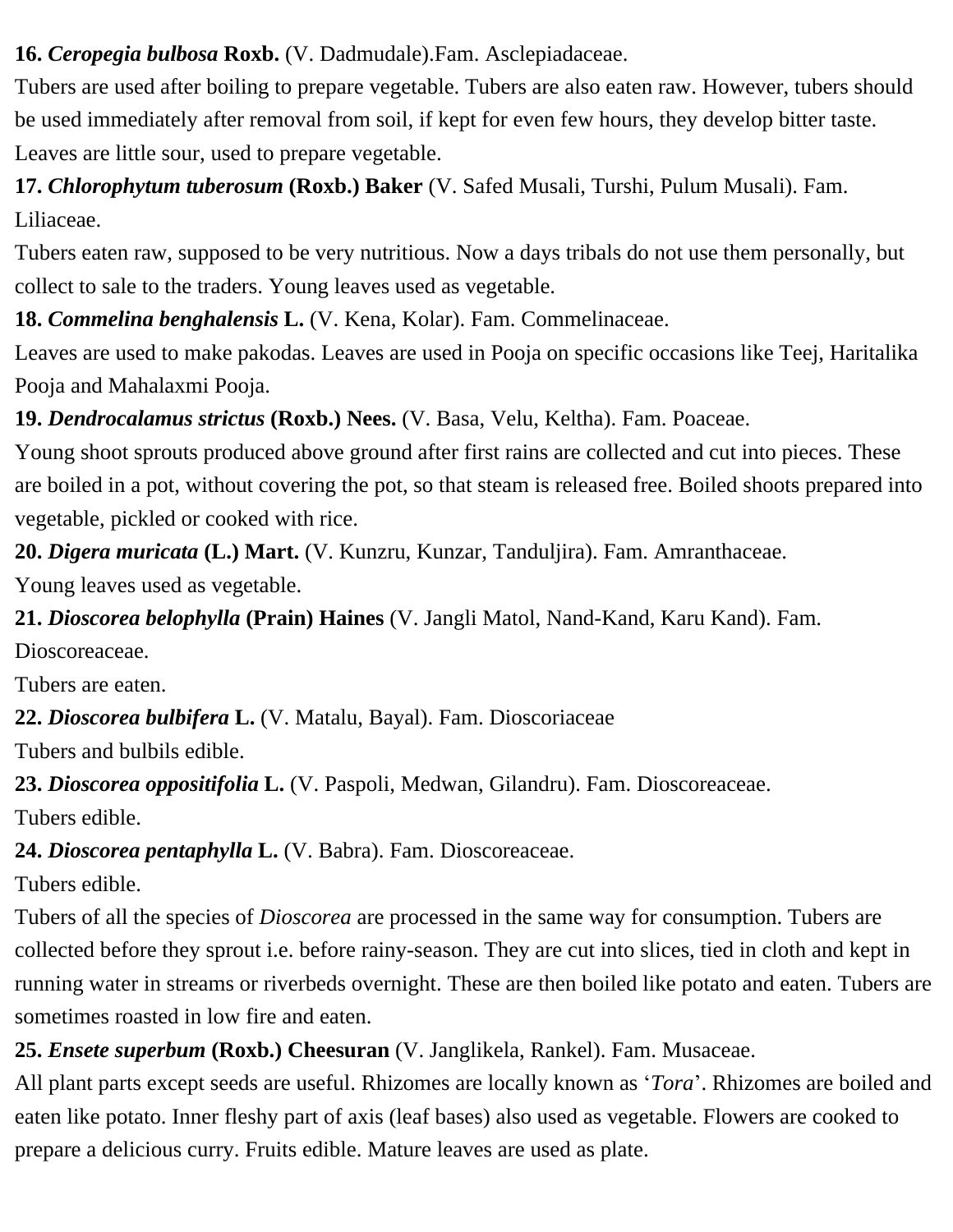**26.** *Ficus racemosa* **L.** (V. Umbar, Alarva). Fam. Moraceae.

Ripe fruits (receptacles) eaten.

**27.** *Ficus religiosa* **L.** (V. Pimpal, Pipri, Rai, Ali). Fam. Moraceae.

Young leaves used as vegetable.

**28.** *Grewia abutilifolia* **Vent. ex A. Juss.** (V. Chikna, Sitagathalu). Fam. Tiliaceae.

Fruits edible.

**29.** *Grewia sclerophylla* **Roxb. ex. G. Don**. (V. Dhaman, Sithagathalu, Pandi, Nai-anda).Fam. Tiliaceae.

Fruits edible.

**30.** *Grewia tilifolia* **Vahl.** (V. Dhaman, Dhamsi, Khesla). Fam. Tiliaceae.

Fruits eaten.

Fruits of all the above species are edible. However, the fruits are not much fleshy, they are small, but taste is nice. They taste like 'Akhrot' (Wall-nut).

**31.** *Ipomoea turbinata* **Lag.** (V. Kantel Phool). Fam. Convolvulaceae.

Peduncle and thalamus fleshy. Used as vegetable.

**32.** *Lannea coromandelica* **(Houtt.) Merr.** (V. Moin, Mangi). Fam. Anacardiaceae.

Fruits edible. Eaten as such and also made into pickles, especially by Bari community. Young leaves used as vegetable. Vegetable is prescribed to treat the kidney stone.

34. *Mangifera indica* **L.** (V. Amba, Aam, Marka). Fam. Anacardiaceae.

Though fruits are well known, tribals, in addition use tender leaves (when still reddish in colour).

Tender leaves are made into chutteny. It tastes like young fruits and has very pleasant aroma.

**35.** *Oroxylum indicum* **(L.) Vent.** (V. Tetu, Phalga, Tutumba). Fam. Bignoniaceae.

Flowers pungent smelling. They are boiled before use and water discarded. Boiled flowers made into vegetable. Young fruits are cut into pieces mixed with salt and kept over night. Water produced is discarded and fruit pieces shade dried for about 24-48 hrs and then pickled. This pickle is used as best medicine for the patients of arthritis.

**36.** *Oxalis corniculata* **L.** (V. Khatti Bhaji, Ambushi, Khatta Zara). Fam. Oxalidaceae.

Leaves pleasantly acid in taste and refreshing, eaten raw like salad or made into vegetable as such or with dal.

**37.** *Oxalis dehradunensis* **Raiz.** (V. Khatti Bhaji, Khatta Zara). Fam. Oxalidaceae.

Leaves sour, eaten raw like salad or made into vegetables as such or with dal. Being some what larger and gregarious than *O. corniculata*; is more sought after for vegetable.

**38.** *Plumbago zeylanica* **L.** (V. Chitrak, Chitur). Fam. Plumbaginaceae.

Young leaves used as vegetable.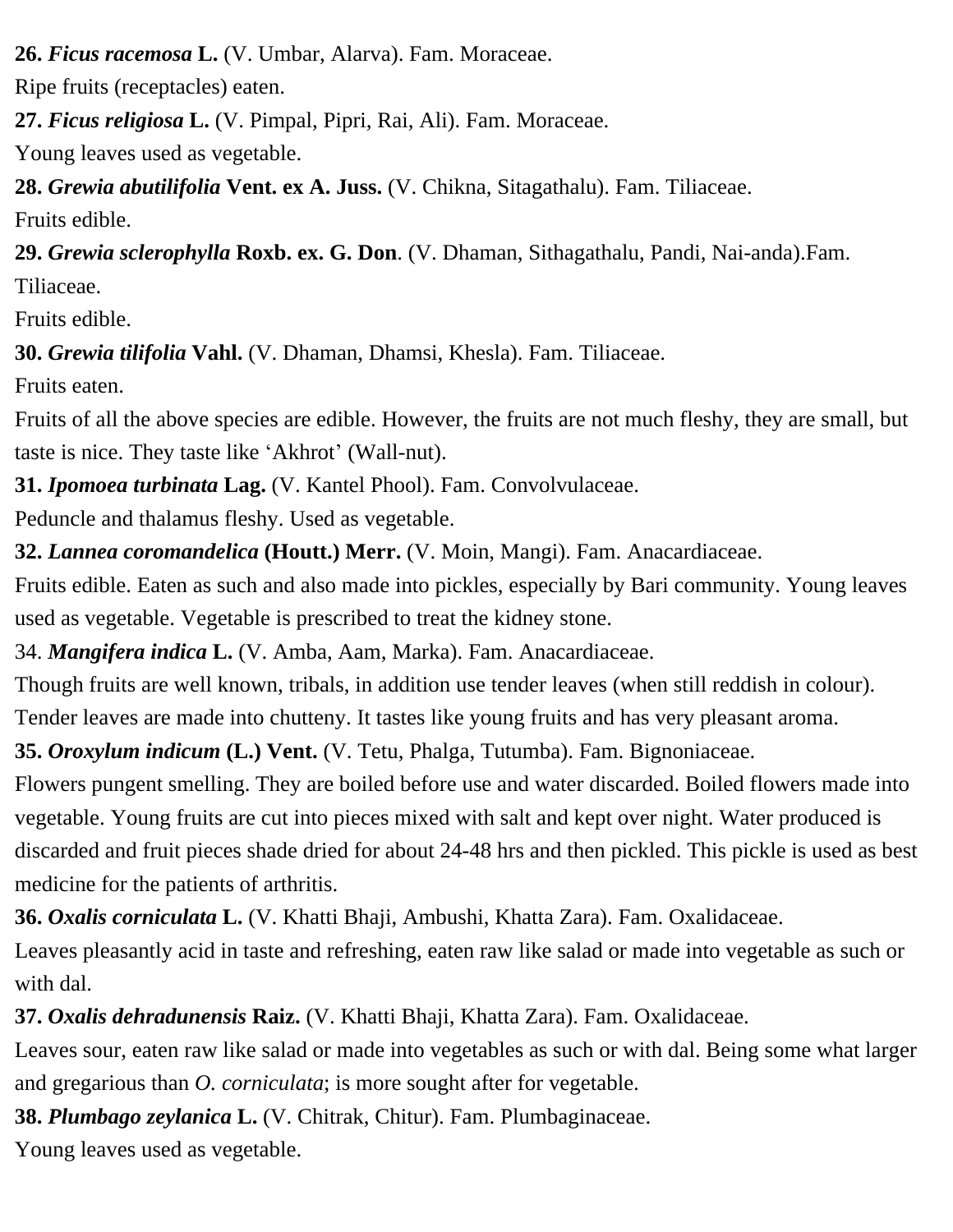**39.** *Rivea hypocrateriformis* **Choisy** (V. Fang, Phandi). Fam. Convolvulaceae.

Young leaves are steam cooked and made into vegetable. Better taste is obtained if leaves are steam cooked over a layer of freshly cut stems of wheat or over a layer of leaves of *Cynodon dactylon* (Durva). Cooked leaves mixed with Jawar flour is made into Roti. Flowers are also used as vegetable.

**40.** *Schleichera oleosa* **(Lour.) Oken.** (V. Kusum, Baro).Fam. Sapindaceae.

Young leaves are beautifully copper coloured. These are made into vegetable. Fruits collected for arilate edible seeds.

**41.** *Tacca leontopetaloides* **(L.) O. Ktze.** (V. Jatashankar, Dev Kanda). Fam. Taccaceae. Tubers boiled and eaten.

**42.** *Xanthium indicum* **L.** (V. Gokharu). Fam. Asteraceae.

Mature fruits are roasted on low fire. Fleshy cotyledons eaten.

## **Acknowledgements**

Authors acknowledge the tribals of Melghat for giving the information willingly. They are also thankful to people of Tiger Project Melghat and Mr. Anil Rhode, Chief Coordinator, Madhughat Prakalpa, Zilha Parishad, Amravati, for their help in establishing the contacts with tribals.

### **References**

- 1. Bhogaonkar P. Y. and V. D. Devarkar. 1999. *Additions To The Flora of Melghat. Some Rare and Uncommon Plants*. Technical Bulletin, No. VII. The Directorate, Project Tiger, Melghat, Amravati. (Maharashtra, India).
- 2. Cooke T. 1967 (Rpr.). *The Flora of the Presidency of Bombay*. Vol. I, II, III. Botanical Survey of India. Culcutta.
- 3. Devarkar V. D. 2001. *Ethnobotanical Studies of Korkus of Melghat (Distt.Amravati) with special reference to ethnomedicine*.Ph.D. Thesis submitted to Amravati University, Amravati.
- 4. Dhore M. A. and P. A. Joshi, 1988. *Flora of Melghat Tiger Reserve*. Directorate, Project Tiger, Melghat. Paratwada, Dist. Amravati. Maharashtra.
- 5. Hooker J. D. 1872 1997. *The Flora of British India*. Vol. I VII. London.
- 6. Indurkar R. N. 1992. Settelement of the Erstwhile Forest Villages in Melghat. In *Two Decades of Project Tiger, Melghat. (1973 – 1993). Past, Present and Future. Papers and Proceedings.* Ed. Gogate M. G., P. J. Thosare and S. B. Banubakode. pp Departments of Forests, Maharashtra state, Pune.
- 7. Naik V. N. 1998. *Marathwadyatil Samanya Vanaushhadhi.* (Marathi) Amrut Prakashan, Aurangabad.
- 8. Patel R. I. 1968. *Forest Flora of Melghat*. Prabhat Press, Meerut.